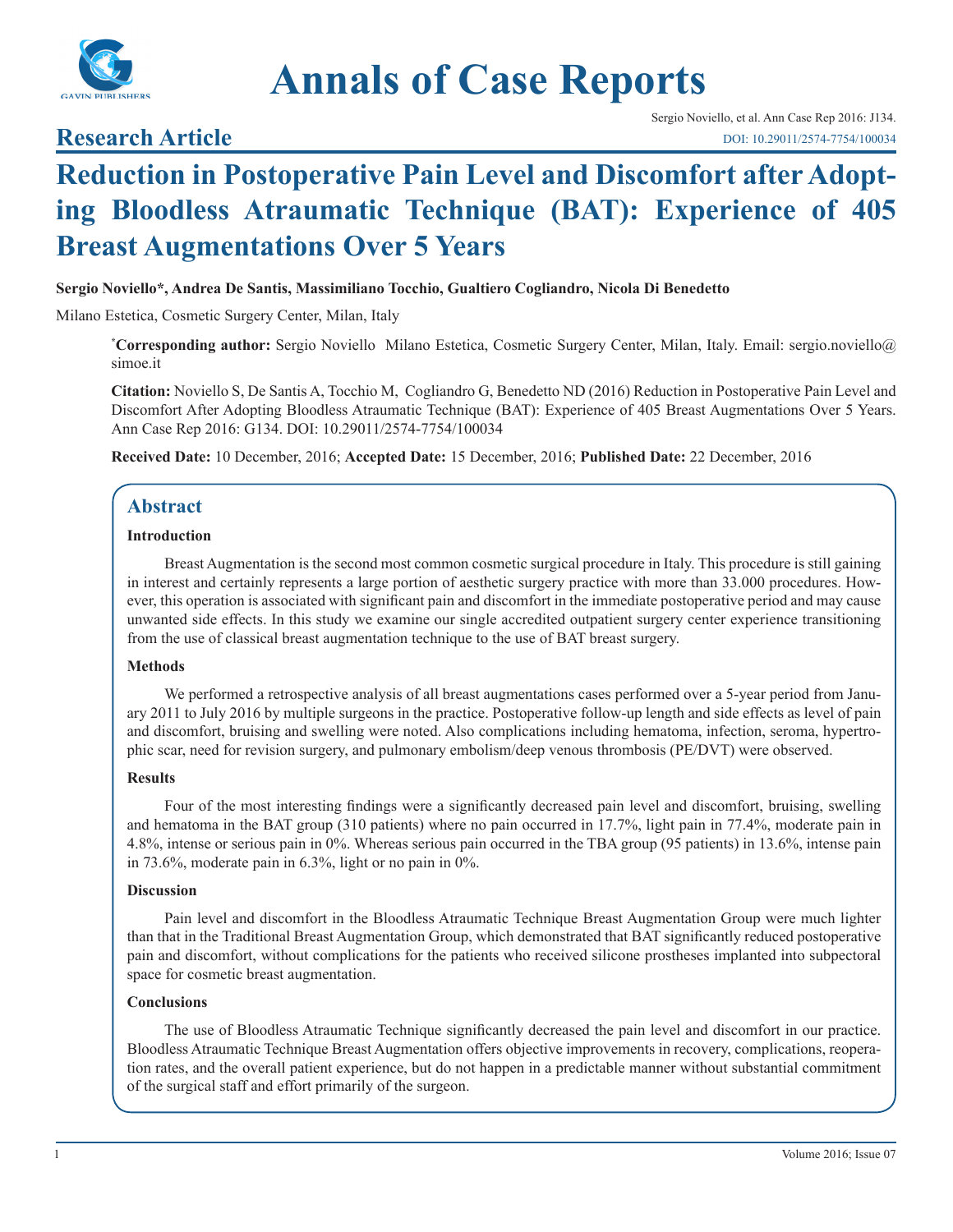Breast Augmentation is the second most common cosmetic surgical procedure in Italy, according to statistics released by the Italian Association of Aesthetic Plastic Surgery in 2014 [1]. This procedure is still gaining in interest and certainly represents a large portion of aesthetic surgery practice with more than 33.000 procedures. However, this operation is associated with significant pain and discomfort in the immediate postoperative period and may cause unwanted side effects, including headache, nausea, vomiting, constipation, altered mental status, sleep disturbance, and respiratory depression [2]. Severe breast pain occurs in most of patients and may continue for at least 1 to 3 weeks. Operative trauma, with blood diffusion into tissues, injury and spasm of the pectoralis major muscle, and intercostal nerve lesions have been alluded to as important cause of pain and discomfort in patients who have received silicone prostheses implanted into the subpectoral space [3].

Many Authors [4-6] in the literature have published about the level of pain and discomfort in breast augmentation in their experience. Despite mounting evidence that classical technique in breast augmentation may actually have higher level of pain and discomfort rates, many surgeons are reluctant to change their practice to adopting a procedure that can lower or totally eliminate these negative side effects.

In November 2015, after more than a decade of work revisiting all of the processes, instruments, materials and techniques of cosmetic surgery, the senior Author presented one lecture, in one of the most innovative professional congress in cosmetic medicine and surgery of the United Arab Emirates, the Abu Dhabi International Conference & Exhibition in Dermatology & Aesthetics. This lecture represented the Bloodless Atraumatic Technique (BAT), one confirmed methodology that enabled 95% of 310 consecutive patients to resume full normal activities within 48hours of their breast augmentation with evident reduction in postoperative pain level and discomfort. The Authors first reported in the literature the use of the Bloodless Atraumatic Technique (BAT) [7], since then many have been interested in comparisons and outcomes with this technique. Tebbetts have noted consistent decreased pain level rates after converting from classical breast augmentation to atraumatic technique [8,9].

Given the mounting evidence that the use of BAT is predictable, safe and could reduce our pain level and discomfort rate, we decided to implement the procedure in all breast augmentations in our private practice in Milan, Italy. In this study we examine our single accredited outpatient surgery center experience transitioning from the use of classical breast augmentation technique to the use of BAT breast surgery.

## **Methods**

We performed a retrospective analysis of all breast augmen-

tations cases performed over a 5-year period from January 2011 to July 2016 by multiple surgeons in the practice. Monolateral and Secondary breast augmentations, were excluded from this study. It should be noted that during the study surgeons adopted the BAT technique;however, one continued the use of classical techniques. During the 5-year period, there were 411 breast augmentations performed by three attending surgeons. There was a gradual transition from the two techniques beginning in 2011 when one of the surgeons began utilizing the BAT technique. Over the course of the next three years, the overwhelming majority of the breast augmentations being performed in the practice were utilizing the BAT. In the final study a total of 405 patients were included. Overall, there were 310 patients with BAT and 95 with Traditional Breast Augmentation (TBA). Six patients from the conventional breast augmentation group were removed from the statistical analysis after their charts were found to lack data about follow up or postoperative care.

Patient demographic information was obtained from the chart, including age, and body mass index (BMI). The operative report was used to determine whether BAT was utilized vs TBA technique. Postoperative follow-up length and side effects as level of pain and discomfort, bruising and swelling were noted. Also complications including hematoma, infection, seroma, hypertrophic scar, need for revision surgery, and Pulmonary Embolism/ Deep Venous Thrombosis (PE/DVT) were observed.

The study was conducted in accordance with the guidelines of the Declaration of Helsinki and prior written consent was obtained from all of the patients who participated in this study.

## **How to achieve a BAT Breast Augmentation**

In a consistent manner delivering BATbreast augmentationresults need that surgeons read with attention, practice cautiously, and implement carefully all of the procedures that have been described and identified [10,11]. Many surgeons implement and adopt only some of the methods, but prefer not to follow the entire process described. Evidence shows that not implementing all of the identified processes results in a failure to deliver this low level of pain and discomfort rate.

#### **Patients, Surgeons and Surgical Staff**

Patients play an important role in achieving BAT Breast Augmentation recovery. We always provide detailed educational material. Patients must understand the entire method, and what their role and responsibilities are toward making it happen.The surgeon must control all the surgical theatre and operate in a facility where is assured that he can uniformly and repeatedly expect to work with the same personnel. The surgical staff including anesthesiologists, nurses and all recovery personnel, must follow prescribed and precise protocols in a severe manner. Of paramount impor-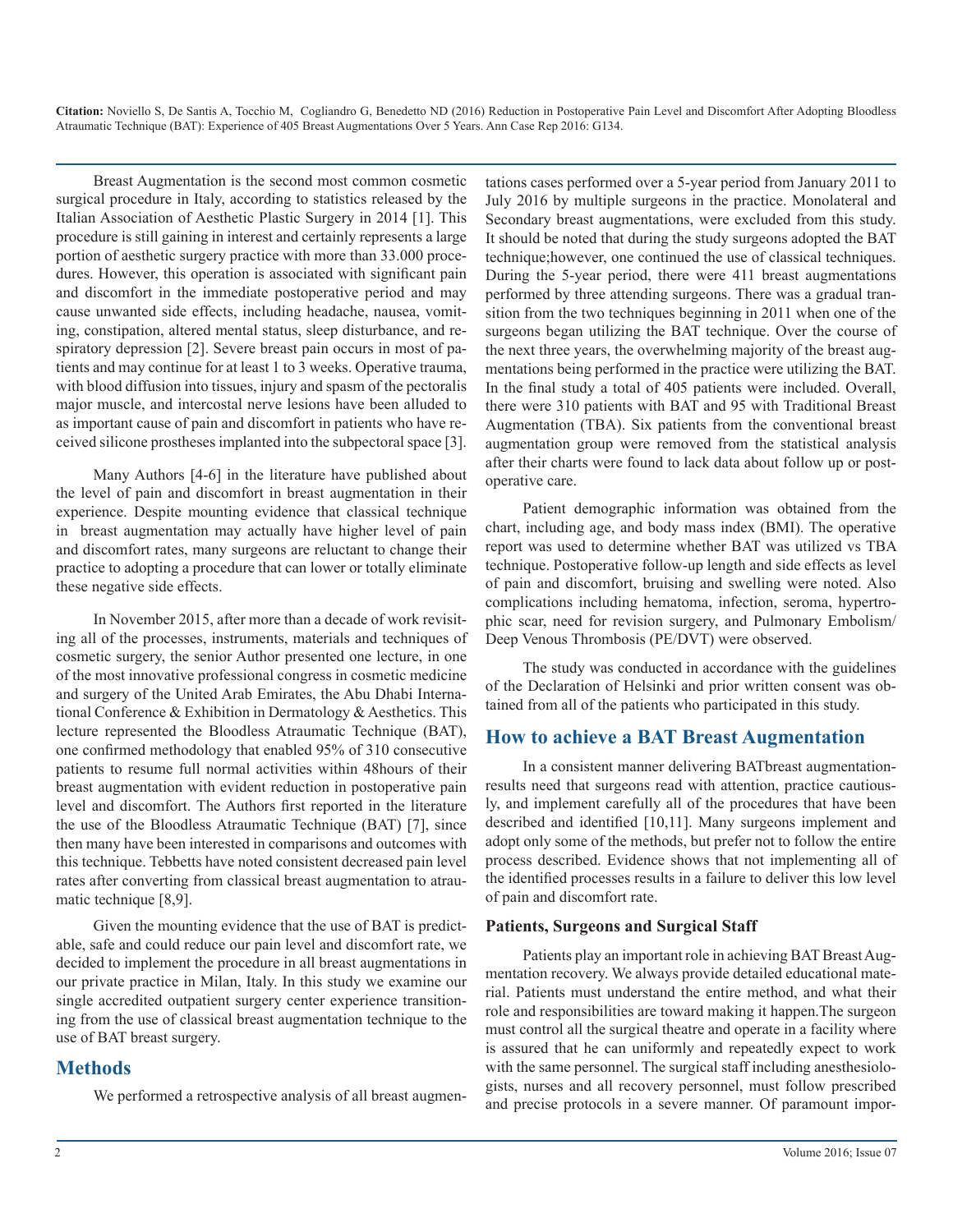tance the constant and permanent training of the surgeon alone and with his personal team. Each member of the surgical staff has his own specific role and defined movements in order to reach the most efficient surgical method.

#### **Surgical Processes and Instrumentations**

Surgical techniques and instrumentations have been refined and selected to reduce all kind of trauma to tissues, and to potentially eliminate bleeding and blood diffusion into tissues, causing pain, swelling and inflammation and increasing risks of complications. Implementing detailed surgical methods and instrumentations allow to reach a real and concrete hemostasis. The surgeon has the possibility to create the pocket while preventing over 95% of bleeding that would normally occur with traditional strategies [12] (No Blood Technique).

The 4.0 MHz generators (Radiofrequency Electrosurgical Systems - Ellman International Hicksville, NY - USA), at a frequency 7-10 times higher than standard generators, provide surgical precision and controlled hemostasis. This advanced technology produces minimal lateral thermal spread, reducing the injury to surrounding tissue. The clinical benefits are minimal post-operative pain, low inflammation rate, enhanced healing and long lasting swelling rate, all highly desirable features for cosmetic surgery.By preventing bleeding before it ever occurs using the 4.0 MHz generator and specially designed electrocautery forceps (micro monopolar forceps, Ellman International Hicksville, NY - USA) to create the pocket, blood does not diffuse into adjacent tissues and cause less pain and inflammation that are common with older techniques. Implementing detailed surgical techniques and instrumentation allow dramatic reduction of mechanical and thermal trauma to tissues,with lower pain level and discomfort and swelling (No Touch Technique) as described by Tebbetts in his papers. Specific surgical instruments (blunt retractor - ASSI - Accurate Surgical & Scientific Instrument - Westbury, NY - USA)and equipments (shadowless head lamp - Dr. Kim - #213, Ace Gwangmyeong Tower, 108 Haanro, Gwangmyeongsi, Gyeonggido, 423- 798 Korea) allow surgeons to obtain optimal visualization while minimizing pressure and trauma to tissues, and to create the pocket with much less trauma compared to blunt or sharp dissection techniques used by many surgeons, in traditional breast surgery, that rip and tear gland, muscles and subcutaneous tissues with a finger, a blunt instrument, a lancet or a scissor and cause much more bleeding [13].

#### **Protocols for Patient Recovery**

Defined protocols have been created for patient recovery both in the surgery facility and after returning home. The favorable reduction in tissue trauma and bleeding using the processes, the techniques and the instruments described results in decrease in pain, swelling and bruising, and return to normal activities within 48

hours. Patients do not have to tolerate the inconvenience of many commonly used postoperative devices, compressive bandages, drain, pain pumps, and rigid instructions to remain immobile and restrict activities [4,6].

#### **Anesthesia Protocols**

Only rigid adherence to fixed and defined technique of local anesthesia, employing materials and instruments selected appositely and developed to reduce mechanical trauma (i.e. cannula instead of needle),sedation and post-anesthesia recovery protocols that minimize the amount of medicines a patient receive and reduce the possibility of venous thromboembolism, allow BAT breast augmentation [14]. These protocols require the anesthesiologists to strictly follow the guidelines and surgeons to be able to perform breast augmentations in 60 minutes or less eliminating useless, unproductive, time-wasting steps and decision making in the operating theatre [11].

Local anesthetic injection with percutaneous blunt cannulae is likely one of the most important development in local anesthesia injection technique. Fine 22 gauge cannulae(lenght 10 cm) introduced through skin perforation created by 21 gauge special needles (Softfil - France) allow to infiltrate the entire area of the breast through three needle holes in the inframammary crease with the greatly added benefits of minimal pain and more important less bruising. The negligible downsides of blunt cannulae are the higher cost of cannulae versus sharp needles and the technical maneuver of getting the cannula in a needle hole [15-17].

#### **Surgical Technique**

The breast augmentations were performed as an outpatient procedure with the patient under local anesthesia and minimal sedation. Before the infiltration the patients were marked, both in the BAT and TBA, delimiting the perfect extent of the submuscular dual plane pocket: two centimeters from the midline, inframammary crease, anterior pillar of the armpit, superior border the same distance from the nipple as from the inframammary crease. A total of 10 mg of diazepam has been given intramuscularly before preparation and draping. This provided a comfortable relaxation, with low diminished consciousness. Infiltration with local anesthesia has been provided with a 22-gauge blunt spinal needle in BAT and with a 22-gauge sharp spinal needle in traditional breast augmentation, by using a diluted solution (500 ml sodium chloride) of 2%lidocaine (30 ml), 0,5mg adrenaline, and 5 ml of sodium bicarbonate 10mEq (Table 1).

| Anesthetic Infiltration Solution        |  |  |
|-----------------------------------------|--|--|
| 30 ml of 2% lidocaine solution          |  |  |
| 500 ml of 0.9% sodium chloride solution |  |  |
| 0.5 mg of adrenalin                     |  |  |
| 5ml of sodium bicarbonate 10mEq         |  |  |

**Table 1:** Anesthetic Infiltration Solution.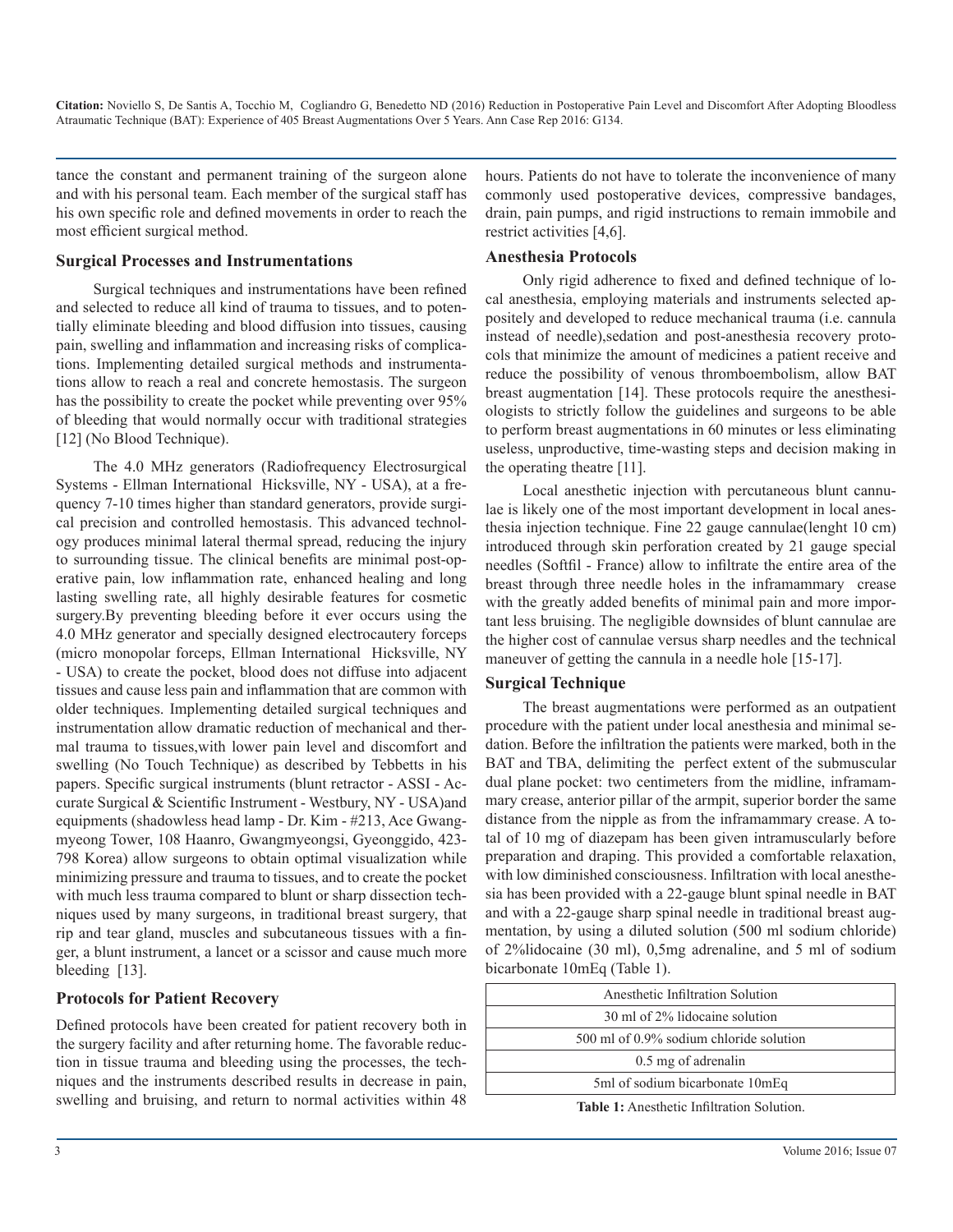An average of 200 ml of this infiltration solution has been used on each breast. At least 15 minutes was allowed for adequate blanching of the infiltrated area, and in both traditional and BAT breast augmentation an inferior periareolar incision has been always performed, using a scalpel in the TBA and a Radiofrequency Electrosurgical System (4.0 MHz generators - Ellman International Hicksville, NY - USA) in the BAT. After dissecting cautiously the gland in the lower pole of the breast with the needlepoint electrocautery pencil in an inferior oblique way and having reached the muscle the dual plane pocket was created. Only in the BAT the pocket has been performed for the first 3 centimeters with the needlepoint electrocautery pencil; for the rest of the pocket has been performed with micro monopolar forceps in order to reduce any trauma and any bleeding [8,9]. In the traditional technique the pocket has been created with blunt or sharp dissection, with a finger, a blunt instrument, a lancet or a scissor, with ripping and tearing of the gland and muscular tissues and consequently more trauma and more bleeding.

In the BAT breast augmentation was spent more time intraoperatively on hemostasis than in classical technique. While it may seem obvious, the greater the diligence in intraoperative hemostasis, the lower the postoperative pain level and discomfort, as the hematoma rate. As stressed before in the BAT breast augmentation surgical technique and instrumentations have been refined and selected to reduce all kind of trauma to tissues, and to potentially eliminate bleeding and blood diffusion into tissues. Implementing detailed surgical methods and instrumentations allowed to reach a real and concrete hemostasis (No Blood Technique). Of paramount importance in the BAT the constant rinsing of the surgical field with saline water in order to eliminate blood traces, microorganisms and to reduce the local temperature after performing hemostasis, thus decreasing the possibility of inflammation and long lasting swelling. After inserting the implant in the standard fashion, the gland and the skin were sutured with no difference between the BAT and classical technique with three stitches in the gland, three stitches in the deep dermis with 3-0 Monocril and a uninterrupted intradermal sutures of 4-0 Monocril. Some times a littleskin eversion appeared along the inferior periareolar incision in order to reduce the tension of the skin edges. The patients were informed preoperatively about the possibility of these small defects and about their spontaneous disappearance within 2 months. Ice cooling was always applied for 2 hours after the procedure, and no compressive dressing was given to the patients only in the BAT breast augmentation. The patients could leave the office 4 hours after surgery. The dressings of the TBA group were removed after two days, and the patients could shower and wash from then on. In the BAT group the patients could shower the same day of the surgery. Oral antibiotics and common pain medication (paracetamol 1000 mg twice a day) were prescribed.

#### **Results**

The demographics (Table 1) of the groups showed similar age with a mean BAT patient age of 28.5 years (range 19-54 years) and a mean TBA patient of 30.5 years (range 20-49 years). There were also similarities in mean BMI BAT 21 (range 19-23) and in mean BMI TBA 21.5 (range 20-23).

Average follow-up time BAT was 24 months (range 12 to 60 months) and TBA was 22 months (range 12 to 54 months).

|                           | <b>BAT</b>                         | TBA                                 |
|---------------------------|------------------------------------|-------------------------------------|
| <b>Number of Patients</b> | 310                                | 95                                  |
| Mean Age (years)          | 28.5 years (range 19-<br>54 years) | 30.5 years (range<br>$20-49$ years) |
| Mean BMI $(Kg/m2)$        | 21 (range 19-23)                   | 21.5 (range 20-23)                  |
| Average follow-up<br>time | 24 months (range)<br>$12-60$       | 22 (range 12-54)                    |

**Table 2:** Patient Demographics.Nine main end points were examined in the BAT vs TBA groups. These included pain level and discomfort, bruising, swelling, rate of hematoma, infection, seroma, hypertrophic scar,need for revision surgery, and pulmonary embolism/deep venous thrombosis (Table 4).

The patient's assessment of breast pain was graded on a fivepoint scale as follows: serious pain, intense pain, moderate pain, light pain and no pain.

Four of the most interesting findings were a significantly decreased pain level and discomfort, bruising, swelling and hematoma in the BAT group (310 patients) where no pain occurred in 17.7%, light pain in 77.4%, moderate pain in 4.8%, intense or serious pain in 0%. Whereas serious pain occurred in the TBA group (95 patients) in 13.6%, intense pain in 73.6%, moderate pain in 6.3%, light or no pain in 0%.

|                           | BAT         | <b>TBA</b> |
|---------------------------|-------------|------------|
| <b>Number of Patients</b> | 310         | 102        |
| No Pain                   | 55 (17.7%)  | $0(0\%)$   |
| Light Pain                | 240 (77.4%) | $0(0\%)$   |
| Moderate Pain             | $15(4.8\%)$ | $6(6.3\%)$ |
| Intense Pain              | $0(0\%)$    | 70 (73.6%) |
| Serious Pain              | $0(0\%)$    | 13 (13.6%) |

**Table 3:** Pain Level Rates.

We found in the BAT group that bruising occurred in  $10.6\%$ vs 93.6% in the TBA group, swelling in 12.5% vs 89.4%, and hematoma in 0% vs 10.5%.

Other sensitive element was the decrease rate of seroma with 0% in the BAT patients and 3.15% in the TBA group.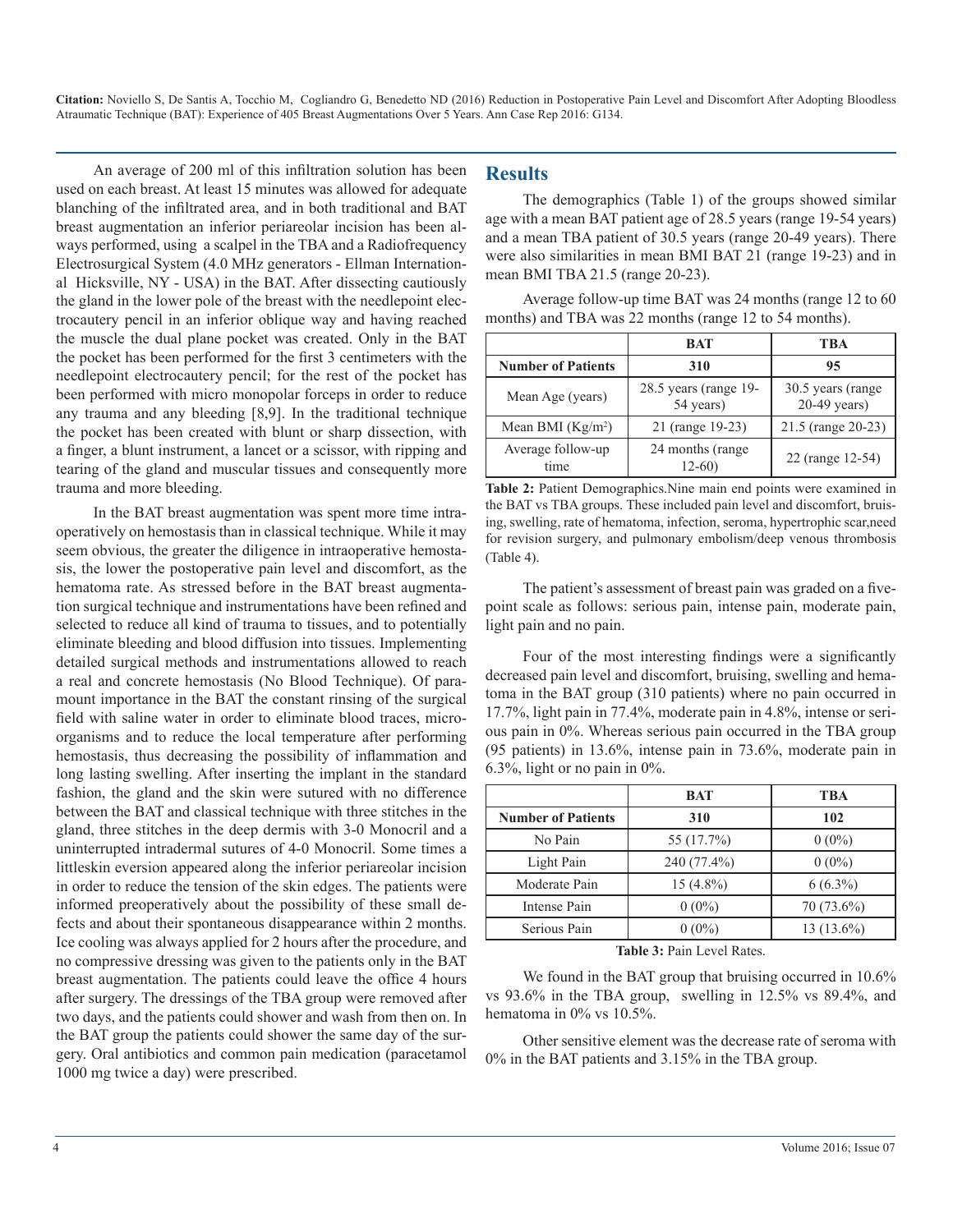Infection, hypertrophic scar, need for revision surgery and pulmonary embolism were similar between groups and were not significant.

|                           | <b>BAT</b>    | <b>TBA</b>   |
|---------------------------|---------------|--------------|
| <b>Number of Patients</b> | 310           | 95           |
| <b>Bruising</b>           | 33 $(10.6\%)$ | 89 (93.6%)   |
| Swelling                  | 39 (12.5%)    | 85 (89.4%)   |
| Hematoma                  | $0(0\%)$      | $10(10.5\%)$ |
| Seroma                    | $0(0\%)$      | 3(3.15%)     |
| Infection                 | $0(0\%)$      | $0(0\%)$     |
| Hypertrophic Scar         | $0(0\%)$      | $0(0\%)$     |
| Need for Revision Surgery | $1(0.32\%)$   | $1(1.52\%)$  |
| Pulmonary Embolism/DVT    | $0(0\%)$      | $0(0\%)$     |

**Table 4:** Complication Rates for the Different Groups.

### **Discussion**

Pain level and discomfort in the Bloodless Atraumatic Technique Breast Augmentation Group were much lighter than that in the Traditional Breast Augmentation Group, which demonstrated that BAT significantly reduced postoperative pain and discomfort, without complications for the patients who received silicone prostheses implanted into subpectoral space for cosmetic breast augmentation.

Several key articles have presented support for the Bloodless Atraumatic Technique, including the Tebbetts and Gryskiewiz papers. We have also reported a dramatic decrease in the rate of hematoma from 7.24% to 0% with the use of BAT in our study of 2016.

Pain and discomfort may be linked to several factors in breast augmentation [18,19]. Operative trauma, bleeding and blood diffusion into tissues, injury and spasm of the pectoralis major muscle, causing swelling, bruising and inflammation, have been alluded to as important causes of pain and discomfort in patients who have received silicone prostheses implanted into the subpectoral space. Implementing itemized surgical methods and instrumentations, as realized in BAT, allow to reach not only a real and concrete hemostasis, it means the surgeon has the possibility to create the pocket for the implants while preventing bleeding before it ever occurs (No Blood Technique) but it allows dramatic reduction of mechanical and thermal lesions to tissues (No Touch Technique). Specific surgical instruments and equipments permit surgeons to obtain optimal visualization while minimizing pressure and trauma to tissues, and to create the plane of dissection with much less trauma compared to blunt or sharp dissection techniques that rip and tear skin, glandular and muscular tissues with a finger, a blunt instrument, a lancet or a scissor and cause much more bleeding [13]. Another contributing factor may be the time We spent in-

traoperatively on hemostasis, longer in the Bloodless Atraumatic Technique than in Traditional Breast Augmentation. As We have highlighted before while it may seem obvious, the greater the diligence in intraoperative hemostasis, the lower the postoperative pain level and discomfort, as the hematoma rate.

Bloodless Atraumatic Technique breast augmentation offers also objective improvements in complications, reoperation rates, recovery and the overall patient experience, but do not happen in a predictable manner without substantial commitment of the surgical staff and effort primarily of the surgeon. Obvious limitations in our study include the retrospective nature as well as having multiple surgeons involved. Since it is retrospective there could have been bias in the one surgeon who transitioned from TBA to BAT in choosing low risk patients at the beginning of his experience and thus skewing the results in favor of the BAT. However, having multiple surgeons adds variables which we did not examine but it did also add some constants as 2 surgeons treated every patient with BAT and one surgeon treated every patient with TBA. In addition, apart from the subpectoral space, the retromammary space is another place where silicone prostheses have been implanted for cosmetic breast augmentation. Because all of the patients included in this study had received silicone prostheses implanted into the subpectoral space, these findings cannot ascertain whether BAT reduced breast pain for the patients who had silicone prostheses implanted into the retromammary space.

## **Conclusions**

The use of Bloodless Atraumatic Technique significantly decreased the pain level and discomfort in our practice. Unfortunately, there is no level one evidence that proves that the use of BAT has a lower pain rate than using Traditional Breast Augmentation procedure. A well powered, thus likely a multicenter, randomized controlled study is needed in order to definitively lay this question to rest. However, our experience adds to the mounting evidence that surgeons should consider using the BAT and reduce classical technique.

Bloodless Atraumatic Technique Breast Augmentation offers objective improvements in recovery, complications, reoperation rates, and the overall patient experience, but do not happen in a predictable manner without substantial commitment of the surgical staff and effort primarily of the surgeon. Offering this redelineated level of patient journey needs that surgeons study all the entire method and strictly follow the processes and techniques.

#### **Disclosures**

The other authors have nothing to disclose.

## **Funding**

The authors received no financial support for the research,